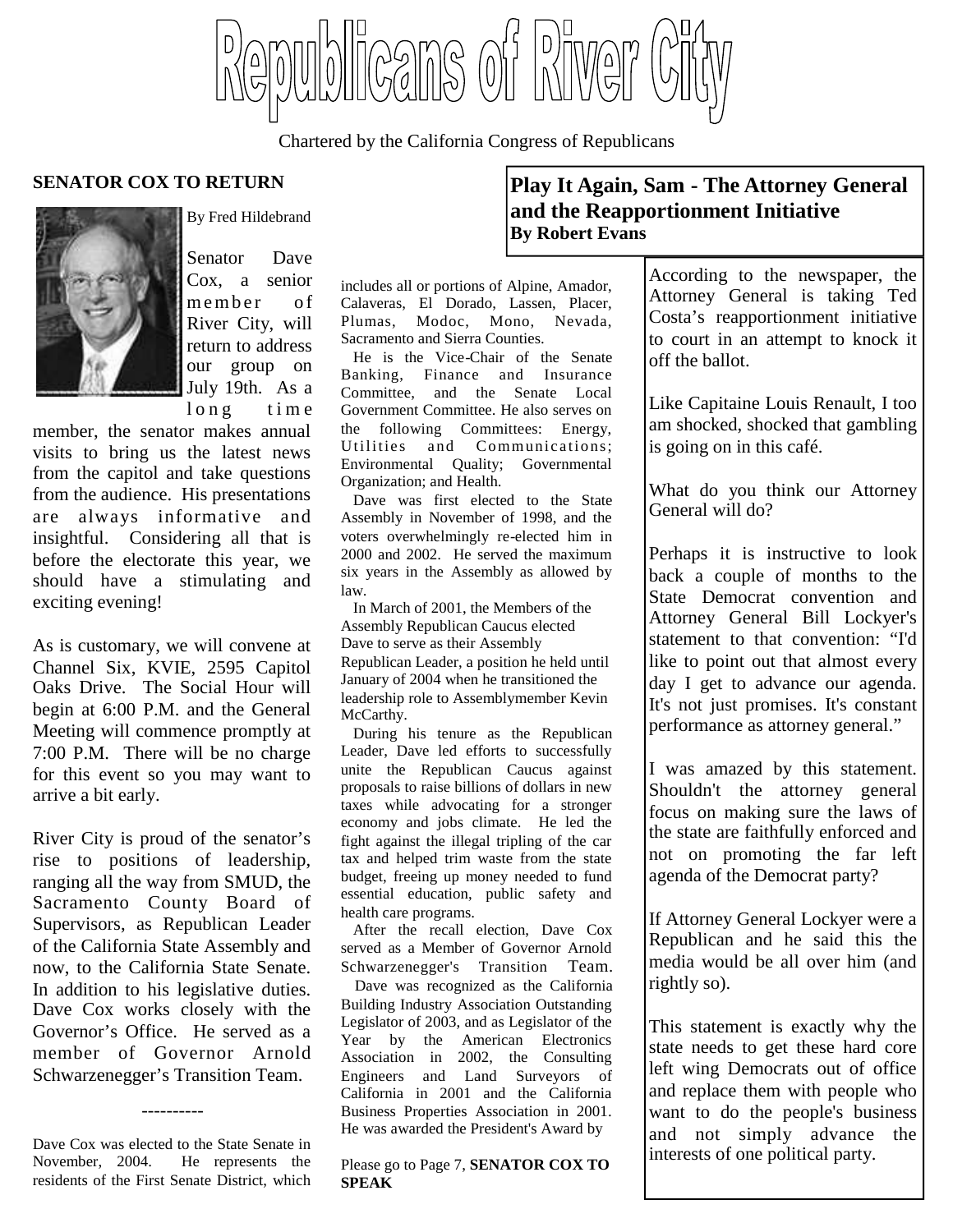**Page 2**



The Honorable Roger Niello

# **ASSEMBLYMAN NIELLO SUPPORTS 2005-06 BUDGET BILL**

Budget agreement contains no new taxes and fully funds education and transportation

Assemblyman Roger Niello voted in support of the 2005-06 California State Budget. After a compromise agreement was reached between legislative leadership and the Governor on Monday, July 4, the bill was brought up for a vote and passed by both houses of the legislature today. The Governor is expected to sign the bill.

The 2005-06 Budget contains no new taxes, increases education spending by nearly \$3 billion over last year, pays back a year early a \$1.2 billion debt to cities and counties, and fully funds Proposition 42, which for the first time since it was approved in 2002, will allow the \$1.3 billion in sales taxes collected on the sale of gasoline to be put into our road system.

"The fact that the budget contains no new taxes, fully funds education, finally allows sales taxes on

gasoline to be spent on our roads, and pays off some of our debts earlier than promised, allows me to support the bill. While I wish we had made more progress toward eliminating our structural deficit, this bill projects next year's budget deficit to be nearly \$2 billion less than the Conference Committee proposal that I opposed last month," stated Niello.

"Long term, true structural budget reform that forces us to live within our means is still needed. I will continue to fight for this budgetary reform during my tenure in the legislature," said Niello.

Here is my summer calendar of community meetings to be held throughout my District.

----------

Each community meeting will begin at 7:30 AM and will feature a representative from the California Department of Transportation to discuss regional transportation issues. Assemblyman Niello will provide the coffee and the public is invited to attend their local neighborhood community meeting.

NORTH HIGHLANDS/FOOTHILL FARMS Thursday, July 14 Carrows Restaurant 4601 Watt Avenue

ORANGEVALE Friday, July 15 Denny's Restaurant 8841 Greenback Lane

NATOMAS – Wednesday, July 20 The Homecoming at Creekside Community Room 4800 Kokomo Drive

FOLSOM/GRANITE BAY Tuesday, July 26 My Brother Vinny's Restaurant 718 Sutter Street, #218

FAIR OAKS Wednesday, July 27 Village Café 10131 Fair Oaks Boulevard ARDEN ARCADE Tuesday, August 2 Mimi's Café 2029 Alta Arden Expressway

CARMICHAEL Friday, August 5 La Sierra Community Center, Room 800 5325 Engle Road

#### **FYI**

This is a waste of time but it's fun and it works!

1. First, pick the number of times a week that you would like to have chocolate (more than once but less than 10).

2. Multiply this number by 2.

3. Add 5.

4. Multiply the result in 3 by 50.

5. If you have already had your birthday this year add 1755. If you haven't, add 1754.

6. Now, subtract the four digit year that you were born.

You should have a three digit number.

The first digit of this was your original number (the times you want to have chocolate each week).

The next two numbers are

YOUR AGE! (Oh YES, it is!)



Provided by Sacramento County Republican Party Precinct Chairman **John Madriz**

When: July 19, 2005 This training will start immediately after the Guest Speaker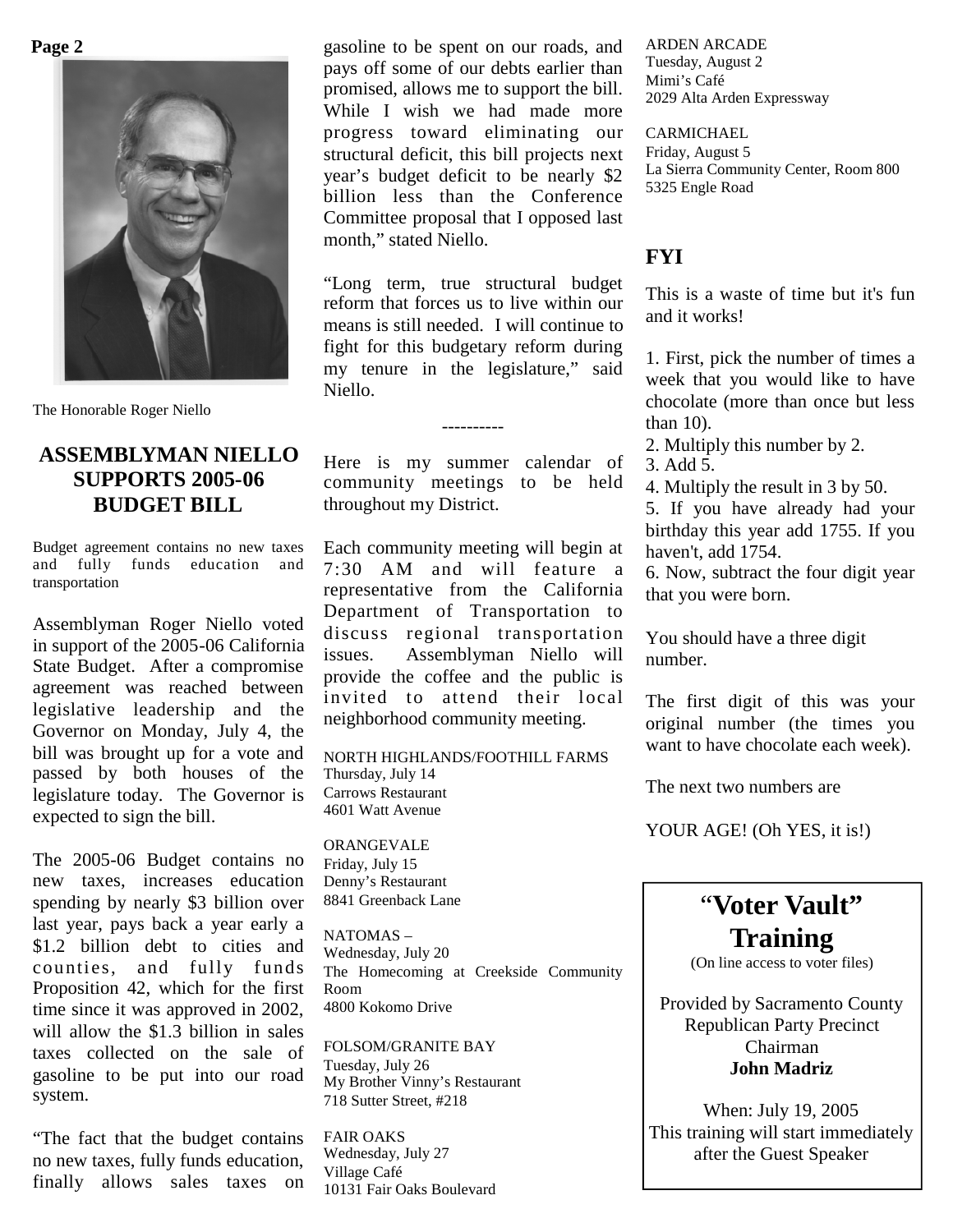## **GOVERNOR'S REFORM INITIATIVES**

# **Excellence in Teaching Initiative**

Proponent: Bonnie Garcia

This initiative increases the length of time required before a teacher may become a permanent employee from two complete consecutive school years to five complete consecutive school years. This measure applies to teachers whose probationary period commenced during or after the 2003-2004 fiscal year. It authorizes school boards to dismiss a permanent teaching employee who receives two consecutive unsatisfactory performance evaluations. The estimate by Legislative Analyst and Director of Finance of fiscal impact on state and local governments is unknown on school district teacher salary costs as a result of changes in teacher tenure and dismissal practices. Fiscal impacts could vary significantly district by district.

#### **Live Within Our Means Initiative**

Proponents: William Hauck and Allan Zaremberg

This initiative changes state minimum school funding requirements (Proposition 98), permitting suspension of minimum funding, but terminating the repayment requirement, and eliminating the authority to reduce funding when state revenues decrease. It excludes aboveminimum appropriations from schools' funding base and limits state spending to prior year total plus revenue growth. It also shifts excess revenues from schools/tax relief to budget reserve, specified construction and debt repayment. The initiative requires the Governor to reduce state appropriations, under specified circumstances, including employee compensation

and state contracts. It continues prior year appropriations if the new state budget is delayed. It prohibits state special funds borrowing and requires payment of local government mandates. The summary of estimate by the Legislative Analyst and Director of Finance of fiscal impact on state and local governments says the spending limit could constrain state expenditures over time. Other provisions would have major impacts on state budget decision making, which could lead to varying outcomes regarding the level of state spending and on the composition of that spending among education, transportation, and other state programs. The provisions allowing the Governor to reduce appropriations could result in lower state spending in certain years when the state is facing unresolved budget shortfalls.

#### **Fair Districts Now Initiative**

Proponents: Edward J. (Ted) Costa, Dr. Arthur Laffer, Major General Sidney S. Novaresi (USAF) Ret., Jimmie Johnson

This initiative amends the state Constitution's process for redistricting California's Senate, Assembly, Congressional and Board of Equalization districts. The initiative requires a three-member panel of retired judges, selected by legislative leaders, to adopt a new redistricting plan if the measure passes and again after each national census. The panel must consider legislative and public proposals/ comments and hold public hearings. The redistricting plan becomes effective immediately when adopted by judges' panel and filed with the Secretary of State. If voters subsequently reject the redistricting plan, the process repeats. The initiative specifies the time for judicial review of the adopted redistricting plan and if the plan fails to conform to requirements,

the court may order a new plan. The summary of estimate by the Legislative Analyst and the Director of Finance of fiscal impact on state and local governments says this measure would have the following major fiscal impact: Onetime state redistricting costs, probably totaling a few million dollars and a comparable savings for each redistricting effort after 2010 (once every ten years).

# **HAVE A LAUGH OR TWO**

Anyone who has ever had a loved one in the hospital will enjoy this:

A woman called a local hospital. "Hello. Could you connect me to the person who gives information about patients. I'd like find out if a patient is getting better, doing as expected, or getting worse."

The voice on the other end said, "What is the patient's name and room number?"

"Sarah Finkel, room 302."

"I'll connect you with the nursing station."

"3-A Nursing Station. How can I help You?"

"I'd like to know the condition of Sarah Finkel in room 302."

"Just a moment. Let me look at her records. Mrs. Finkel is doing very well. In fact, she's had two full meals, her blood pressure is fine, she is to be taken off the heart monitor in a couple of hours and, if she continues this improvement, Dr. Cohen is going to send her home Tuesday at noon."

The woman said, "What a relief! Oh, that's fantastic - that's wonderful news!"

The nurse said, "From your enthusiasm, I take it you are a close family member or a very close friend!"

"Neither! I'm Sarah Finkel in 302! Nobody here will tell me ANYTHING!"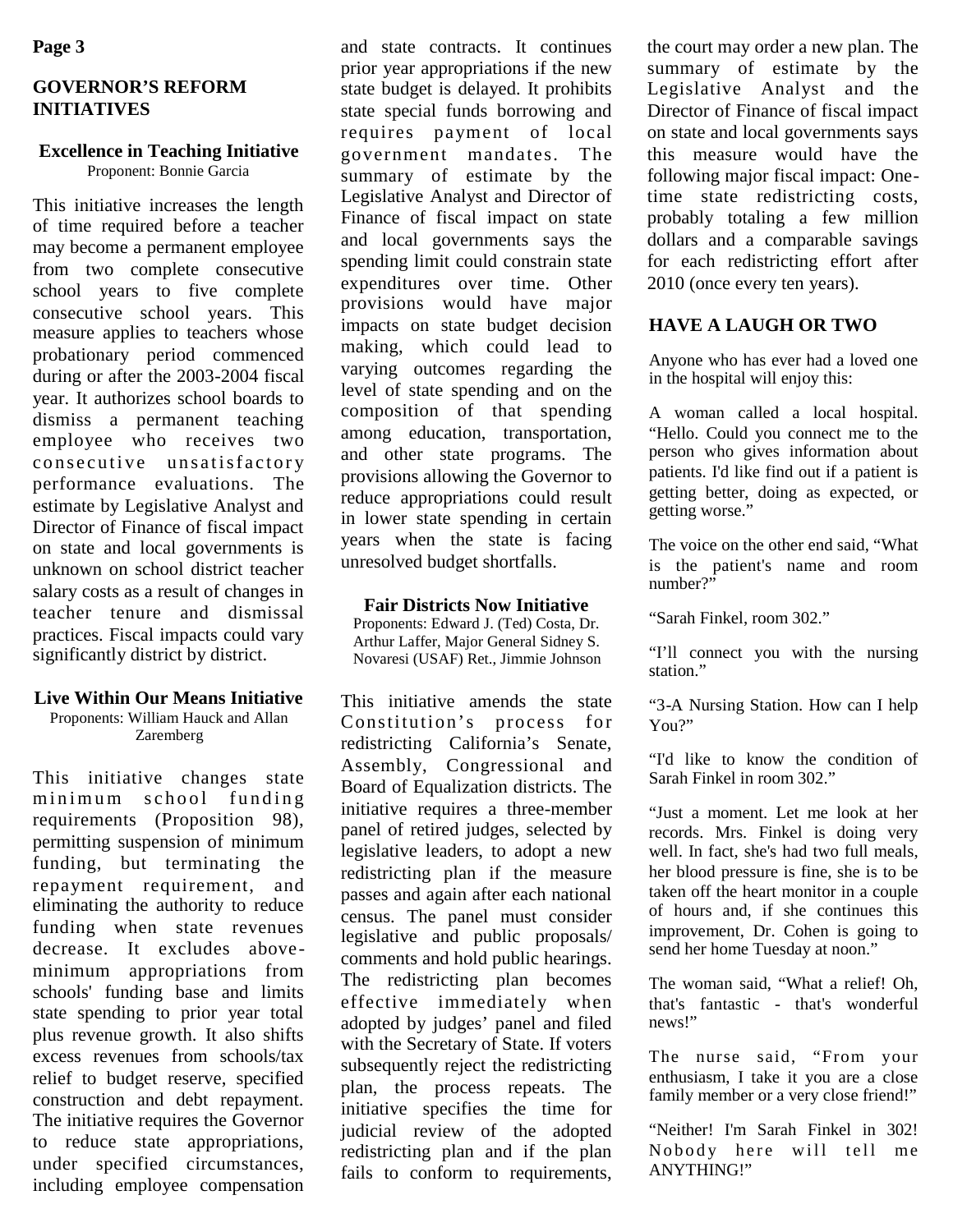

Honorable Dave Cox

Dave Cox Senate Report: July 2005

#### **Budget Passes**

I am generally pleased with the final state budget which passed the Legislature, but while it is an incremental step toward achieving fiscal recovery it does not go far enough to address California's ongoing structural deficit.

This budget is a compromise; there are positive achievements which I supported, and problematic areas I opposed because they do not solve the long-term problem. The budget increases funding for our priorities  $-$  education, the state's infrastructure and public safety. I am pleased that we fully restored \$1.3 billion for desperately-needed transportation project funding, because it's clear to me that we have not maintained an adequate infrastructure to support the millions of Californians who drive on our roads each day. The budget does not contain any tax increases, and there is no new borrowing. It addresses some of the out-year

problem by repaying some of the state's multibillion dollars of debt. The budget increases education spending by three billion dollars, which means that for the first time California will spend more than \$10,000 per pupil.

However, this budget does not contain the necessary reforms to limit autopilot spending. The state will continue to spend more each year than it takes in, and will still carry an operating deficit of approximately \$4.5 billion next year. Without meaningful structural reform, California will continue to face multibillion dollar deficits. The state of California cannot continue to live beyond its means.

### **Job Killer Bills**

California's economy has recently been kept afloat by much-needed reforms in the workers' compensation system. However, without sustaining a positive business climate for small businesses, California will suffer with the loss of jobs to other states where state government allows business to flourish. In the California Legislature, a multitude of bills are submitted every year attempting to raise taxes on personal income, sales, fuel, and property. This disregard for the effect that higher taxes would have on business in California is indicative of the current antibusiness climate in this state. By trying to enact new and higher fees while simultaneously submitting legislation to reduce the amount of votes necessary to raise taxes, several members of the Legislature have proven themselves out of touch with the tax-paying public at large.

Balancing the budget on the backs of working Californians can only lead to the exodus of talented hardworking people who make this state

great. Tax receipts increase every year, but so do expenditures. Just because California spends more than it takes in doesn't mean the state should tax its way out of deficit spending. Individuals and small business owners in California are subject to one of the most progressive tax systems in the nation. The top 11 percent of taxpayers (those earning \$100,000 and more) paid 73 percent of the personal income taxes in 2002. We cannot continue to expect hardworking Californians to pay for outlandish spending. The tax, borrow, and spend equation cannot be maintained. When the state puts extra constraints on employers and taxpayers by passing new regulations or raising taxes, economic growth in California is reduced and jobs are lost. We are finding that those who built their lives in California must seriously consider leaving because now, they just can't afford to stay here.

To name three:

AB 48 (Lieber): This measure would raise the minimum wage to the highest level in the country. Consequently, the costs of doing business in California would increase by over \$9 billion annually with increases to \$7.25 in 2006 and to \$7.75 in 2007, and indexing increases every year thereafter. (Senate Appropriations hearing 7/11/2005)

AB 391 (Koretz): This bill would force California employers to subsidize a strike against their own company by providing unemployment insurance benefits to workers unemployed during a strike. (Senate Appropriations hearing 7/11/2005) AB 6 (Chan): Increases the tax burden on small business by increasing upper bracket personal income tax rates to 10 and 11 percent and the alternative tax rate to 8.5 percent. (Failed passage, but granted reconsideration  $6-29-2005$ )

ACA 7 (Nation): Gives local governments unprecedented authority to enact a special tax assessed at the local level with a simple majority of voters, adding complexity and uncertainty to California's already complex and uncertain tax structure.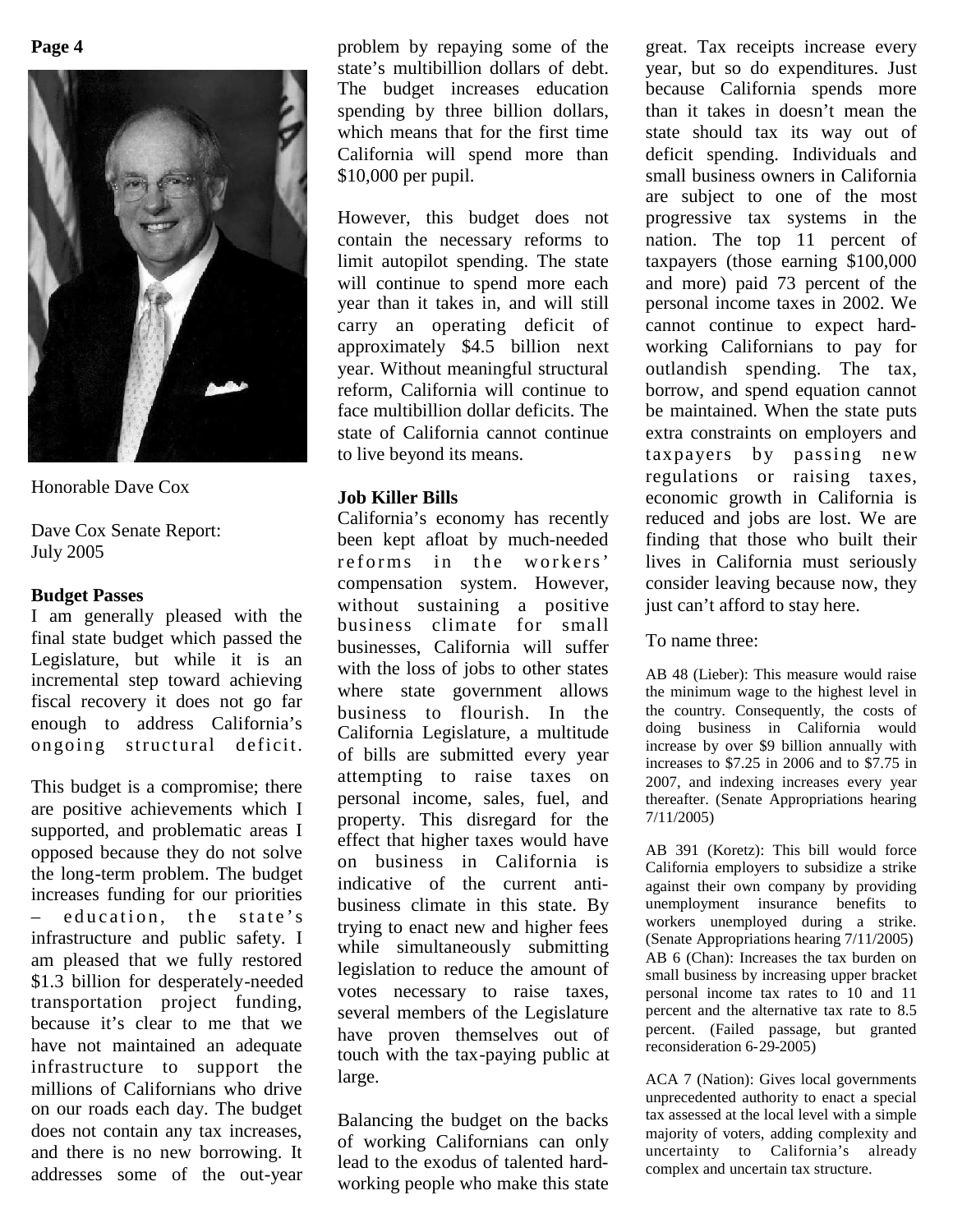

Schwarzenegger

#### **Governor Schwarzenegger on the Legislature's Passage of the 2005- 2006 State Budget**

"I applaud the Legislature for passing California's 2005-2006 budget (on July 7). This budget reflects the agreement I reached with the Legislative leadership earlier this week and I want to thank them for their hard work and bipartisan approach to coming together to agree on a budget we can all be proud of.

This is a terrific budget for the future of California. It is a balanced budget that does not raise taxes. It pays down our debt, doesn't borrow any new money, invests \$3 billion more into education, \$1.3 billion more into transportation and puts needed money back into the hands of local governments for law enforcement, health and other critical programs.

This budget puts California on the path toward rebuilding to make our state great once again. However, California still has a broken budget system that spends more than the state takes in. We must now use this same bipartisan spirit to work together to bring needed, fundamental reform to the system."

### **Governor, First Lady Announce Arrival of Declaration of Independence**

The Governor and First Lady on

Wednesday announced the arrival of the Declaration of Independence in Northern California at The California Museum for History, Women and the Arts.

The rare document, one of only 25 remaining original copies of the Declaration of Independence printed on July 4, 1776, will be on display from June 30 to October 9, 2005.

"Of course you can see the Declaration of Independence on a television program or on the Internet but let me tell you, there is nothing like seeing it in person," Governor Schwarzenegger said. "It gives you a feeling you can't imagine."

"When I came here, and went through the process of becoming a citizen I read and studied what we call the 'Charters of Freedom' the Declaration of Independence, the Constitution, and the Bill of Rights."

The exhibit contains an educational video explaining the history of the Declaration and its relevance to contemporary America, hosted by Reese Witherspoon, a descendant of one of the original signers of the document. An extraordinary 14 minute film, produced by Norman Lear and Rob Reiner, includes a<br>powerful theatrical presentation of<br>the Declaration of Independence by<br>a distinguished group of actors,<br>including Mel Gibson, Morgan<br>Freeman, Whoopi Goldberg, Kevin<br>Spacey, Michael Douglas, powerful theatrical presentation of the Declaration of Independence by a distinguished group of actors, including Mel Gibson, Morgan Freeman, Whoopi Goldberg, Kevin Spacey, Michael Douglas, and Renée Zellweger, among others.

"As I was looking at the Declaration in particular I realized something that I have never forgotten since -- that the Founding Fathers had fought for independence not just for themselves but for people like me who centuries later would be able to

come to this land to enjoy greater freedom and opportunity than anywhere on earth," Governor Schwarzenegger said.

"The Declaration is a lasting and living symbol because the same convictions that sparked the cause of freedom live on in the hearts and minds of the American people.

"And as the people celebrate our nation's independence this year I hope everyone will come to the Museum and witness where it all began The roots of American freedom and self-determination, found right here in the Declaration of Independence."

This copy of the Declaration of Independence is the centerpiece of a multimedia exhibit designed to bring the "People's Document" directly to the people. Producer Norman Lear acquired this "Dunlap broadside" of the Declaration in June 2000 with the goal of inspiring Americans – especially young people – to participate in civic activism, to exercise their rights, and above all, to vote. The Declaration has inspired millions of Americans, many of whom waited in line for up two hours.

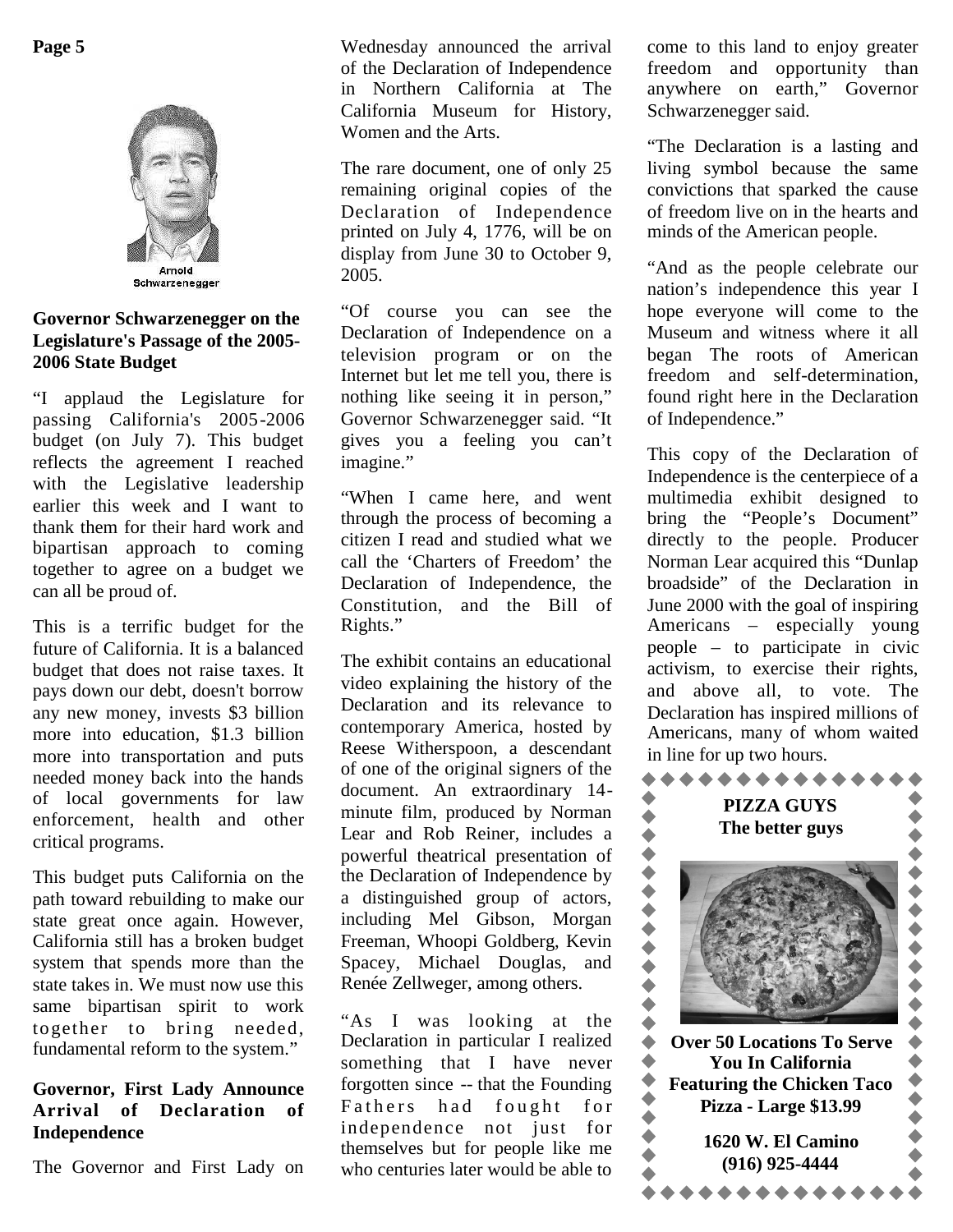#### **Page 6**

## **SOME SCEENS FROM OUR JUNE MEETING:**

After Sergeant Christopher Missick, River City member and popular Republican, returned from Iraq he stopped by and gave us an



inspiring talk about his experiences. Here, he and River City President Carl Burton chat after the meeting.

Here you see Chris in action during his talk. He gave us an overview of what he and his buddies are doing in Iraq. In addition he talked about his blog which received thousands of comments from people all



around the United States. Chris is thinking of going on an extended trip around America to visit and thank some of the people who left messages on his blog.

John Madriz, Statewide California Congress of Republicans Get Out the Vote Chairman, gave the Republicans of River City an overview of how Voter Vault works and how we can use this valuable tool to help elect more Republicans.

Here, you see John pointing out



some of the aspects of using Voter Vault.

We pray for the British citizens killed, maimed and injured in the terrorist attacks on July 7 and for their loved ones.

This reminds us why we fight; why our brave men and women in the military are putting their lives in harms way to protect our way of life and our freedoms.

We must never forget 9/11, 3/11 (Madrid) and now 7/7 (London). Now is the time to strengthen our loyalty to each other and to remain united in the goal of bringing freedom to the world.

We know our armed forces will prevail over those who would enslave us.

# **ON THIS DATE IN JULY**

July 2, 1862 - Rep. Justin Morrill (R-VT) wins passage of the Land Grant Act, establishing colleges open to African-Americans, including such students as George Washington Carver.

July 6, 1854 - First state Republican Party officially organized in Jackson, Michigan, to oppose Democrats' pro-slavery policies.

July 12, 1974 - Republican National Chairman George H. W. Bush establishes Republican national Hispanic Assembly.

Ju16 16, 1866 - Republican Congress overrides Democrat President Andrew Johnson's veto of Freedman's Bureau Act, which protected former slaves from "black codes" denying their rights.





**ublished by the Republicans of River City:**

Volume 2005, Issue 7 P. O. Box 1635 Carmichael, CA 95609-1635

Editor: Robert S. Evans Telephone 359-5741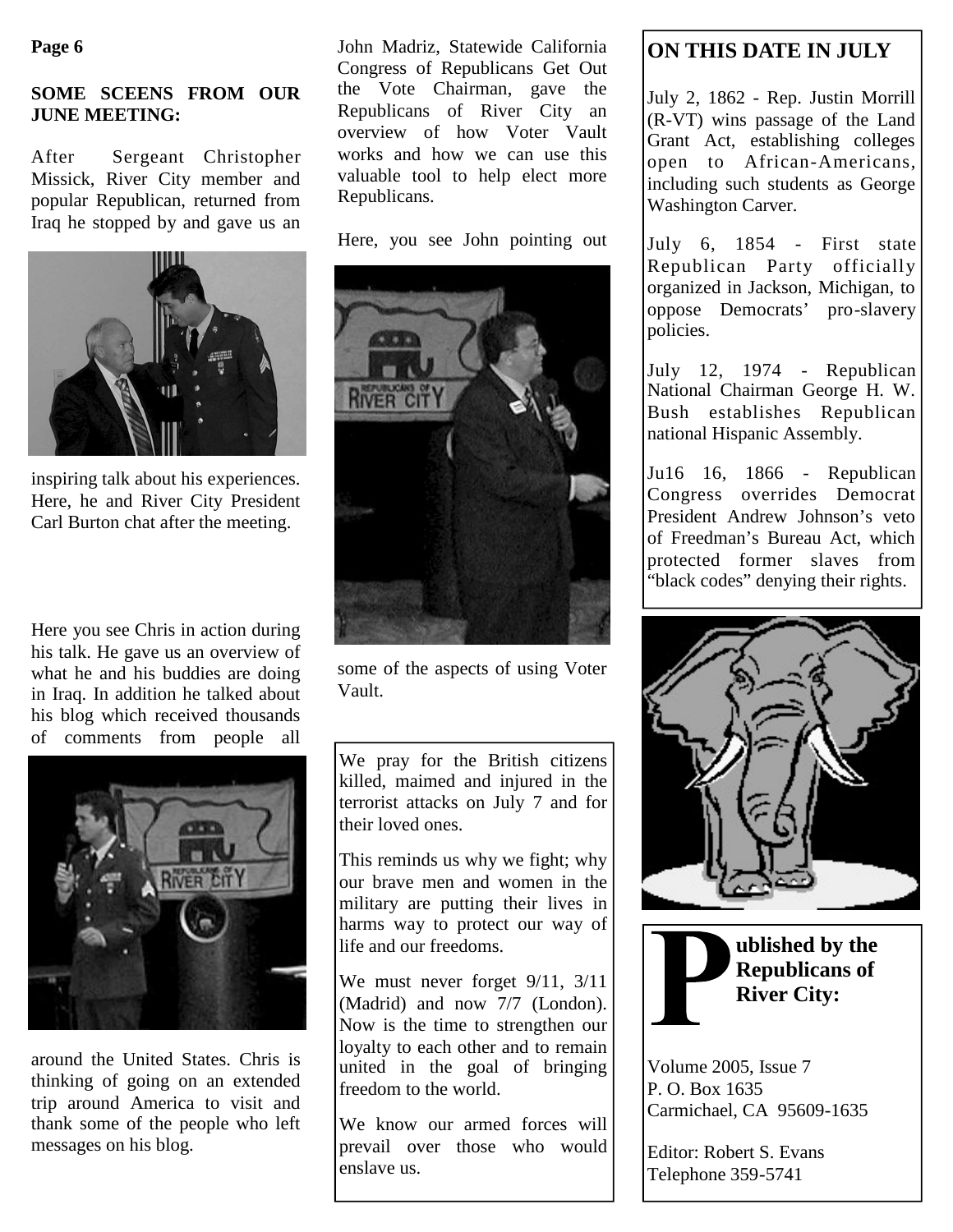**Page 7**

# **The President's Corner**



Republican Of River City President Carl Burton

#### **GRASSROOTS ORGANIZATION CONGRATULATES GOVERNOR ON THE BUDGET**

I issued the following news release on July 8 on behalf of CCR and the Republicans of River City:

"The California Congress of Republicans (CCR), a grassroots organization, applauds Governor Schwarzenegger on his diligent work as he dealt with a contentious legislature to pass a budget that is balanced, adds no new taxes and borrows no money.

More than one-half of the California state budget will go to K-12 education and California Community College fees will continue to be the lowest in the nation. The new budget provides for the proactive pay off of the \$1.2 billion the state borrowed from the cities and counties last year.

The Governor is the first executive officer to fully fund Proposition 42, putting \$1.3 billion in taxes paid at the gas pump directly into transportation capital projects. Due to this investment jobs will be created and our economy will improve as Californians enjoy shorter commute

times. Finally, \$13 million will be released to support statewide nursing job-training and education initiatives, along with \$90 million for public-private partnerships to provide funding for nurse education.

Even though California still has a budget deficit of \$22 billion left to him by the previous administration, our Governor proved his forte when he forced a compromise that produced a budget earlier than most in the past 10 years. The budget system that brought the state to the brink of bankruptcy needs to be reformed."

Pamela Corradi immediate past President of CCR joined me issuing this news release.

# **SENATOR COX TO SPEAK (Cont.)**

the California State Association of Counties in 2001. This award is given to individuals who are committed to the development of sound public policy and service to the citizenry of California. Prior to his election to the State Assembly, Dave Cox served for six years on the Sacramento County Board of Supervisors.

Past affiliations include: service on the Sacramento Municipal Utility District Board of Directors, Senior Warden for St. Francis Episcopal Church of Fair Oaks, and memberships on the Board of Directors for the American Red Cross, the Sacramento Metropolitan Chamber of Commerce, Easter Seals, and KVIE-Channel 6, where he served as Chairman in 1982. Dave Cox graduated from the University of San Diego in 1961 with a Bachelors Degree in Business Administration. He also has a Master of Science Degree.

Dave and his wife Maggie live in Fair Oaks. Together they raised three daughters. All three attended San Juan Unified School District schools and graduated from public California universities. He and Maggie are the proud grandparents of five grandchildren.

Would you like to be a contributor to the Republicans of River City newsletter? If so, let us know about it!

Call us at 359-5741 and/or send an email to us at editor@sacrrc.com.

Would you be interested in placing an ad for your business, product or service in this newsletter?

The Republicans of River City newsletter is read by more than 750 Republicans and Republican policy supporters.

If you are interested in placing an ad in the Republicans of River City newsletter, contact Carl Burton at 916-359-5741 or send an email to editor@sacrrc.com.

Carl will discuss ad rates and the terms and conditions of advertising in our newsletter with you. We look forward to helping you reach new customers with your ad.



"**Voter Vault" Training** (On line access to voter files)

Provided by Sacramento County Republican Party Precinct Chairman **John Madriz**

When: July 19, 2005 This training will start immediately after the Guest Speaker